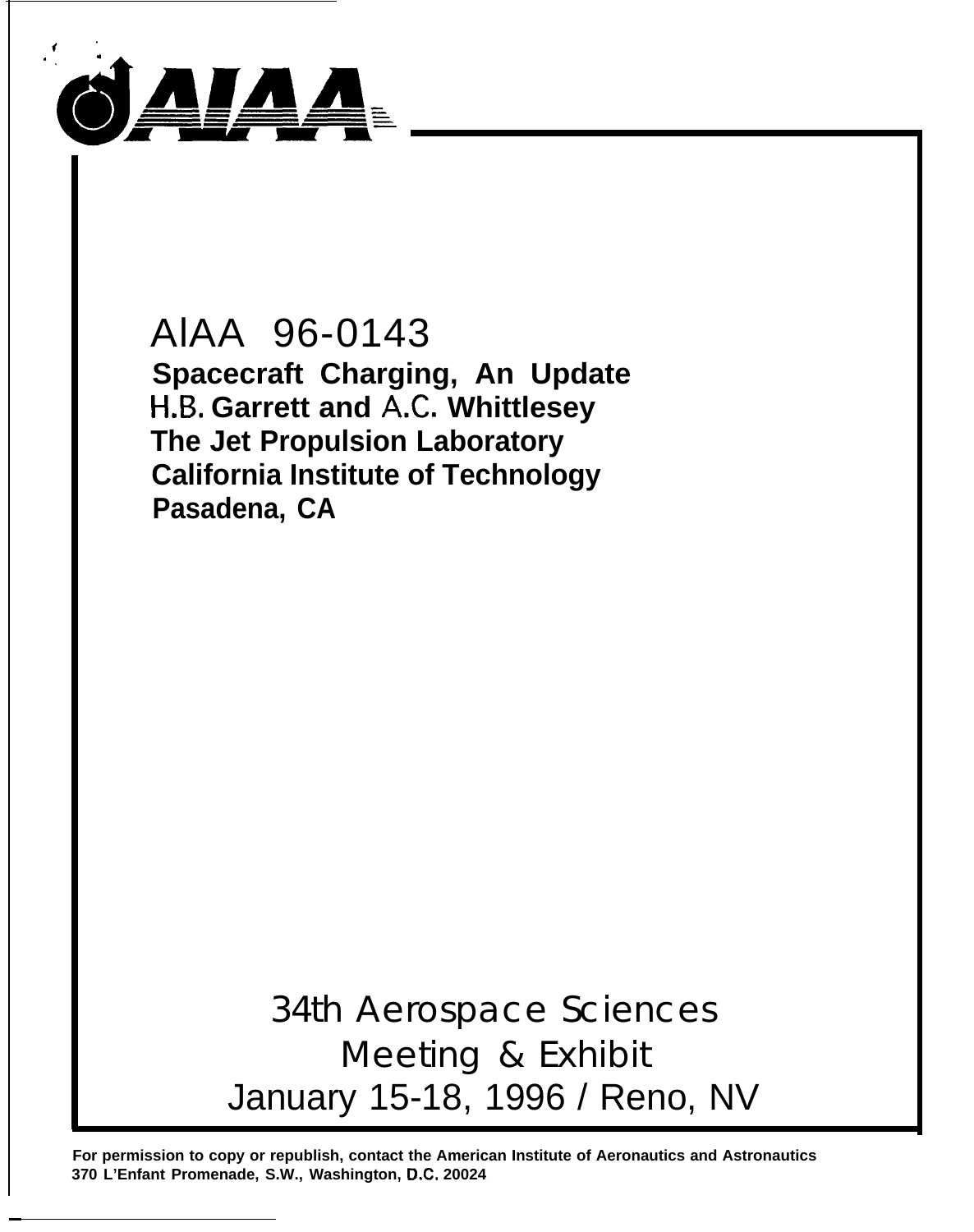# **Spacecraft Charging, An IJpdate**

**(Invited** Review Paper)

H. B. Garrett<sup>1</sup>, A. C. Whittlesey<sup>2</sup> **The Jet Propulsion Laboratory, California Institute of Technology,** *Pasadena, Calijomia 91109*

**Nearly twenty years after the landmark SCATHA program, spacecraft charging and its** associated plasma interactions continue to be major issues for Earth-orbiting spacecraft. Although **typically thought of as a surface effect on geosynchronous spacecraft internal charging and lowaltitude phenomena are increasingly causing concern. Since the time of SCATHA, spacecraft charging investigation efforts were focused on surface effects and spacecraft design issues. Today a growing proportion of spacecraft anonudies are believed to be caused by internal charging effects (charging and ESD events inside the spacecraft** Faraday cage). This review will, following **a brief summary of the state of the art in surface charging, concentrate on the problems introduced by penetrating electrons ("internal charging") and related processes (buried charge and deep dielectric charging) and on the issues tied to the densq low altitude plasma environment and the auroral** zone. Likewise, with the advent of tethered spacecraft and the deployment of the International **Space Station (shortly), low altitude charging has taken on a new significance and urgency.**

# **Introduction**

.

Garrett<sup>1</sup> reviewed the field of spacecraft charging as of 1980. Spacecraft charging, defined in that review as the buildup of charge on spacecraft surfaces or in the spacecraft interior, has been of concern to users and operators of spacecraft since the first days of the space age. In the original review, the study of spacecraft charging was characterized by four phases. The first phase, the "pre-space age", was primarily concerned with the theory of simple probe charging and with rocket measurements of charging in the ionosphere. It ended in 1957 with the launch of Sputnik. The brief second phase was marked by the formal foundations of charging theory (at least in the ionosphere) and by the first tentative measurements by satellites. The third phase, in the early 60's, was characterized by the first accurate measurements of charging on spacecraft and rockets. Self-consistent models were developed and factors such as secondary emission and photoelectron currents were included in these models. It ended roughly in 1965 with the publishing of E. C. Whipple's thesis<sup>2</sup> on spacecraft charging. That thesis and reviews by Brundin,<sup>3</sup> Bourdeau,<sup>4</sup> and others established the basic components of charging theory and the range of observations. The fourth phase, from 1965 to 1980, was characterized by increasingly more sophisticated models of spacecraft surface charging, in-situ measurements, and definition of the space plasma environment. Giving impetus to the study of spacecraft charging, the first in-situ observations of kilovolt potentials at geosynchronous orbit were reported by DeForest<sup>5</sup> in 1972. This period ended with

the ftight and analysis of the SCATHA (P78-2) spacecraft. Reviews by Garrett<sup>1</sup> and Whipple<sup>6</sup> summarized the major theoretical and observational findings of the period. The engineering implications of these findings were summarized in the NASA Spacecraft Charging Design Guidelines and MIL STD 1541 A.\*

This review will provide an overview of the changes in the field of spacecraft charging between 1980 and the present--other papers in the session will review these changes in detail. The 15 years between the original review in 1980 and now mark the fifth "age of charging". Although the changes since 1980 have in general been in emphasis, there has been a major shift in attitude vis a vis surface charging versus **internal** charging caused by penetrating electrons--whereas the former was always an important process, in recent years it has become increasingly clear that, as external charging is now routinely addressed in spacecraft design, a growing proportion of spacecraft anomalies are now believed to be caused by "internal" charging (defined as charging inside the Faraday cage of the spacecraft). Likewise, with the importance of the Space Station to the national space program, the charging effects of low Earth orbit have become of increasing concern. Finally, the continuing desire to use high voltages in space and to **utilize** tethers have in particular led to growth in these areas doring the fifth period.

# **Surface** Charging

Surface charging in this paper refers to charging effects and electrostatic discharge effects on the outside of the spacecraft "Faraday cage". It is now universally recognized as an important design consideration for spacecraft. Surface charging is defined by the current balance equation:

<sup>&</sup>lt;sup>1</sup> Member of Technical Staff, Senior Member, AIAA<sup>2</sup> Member of Technical Staff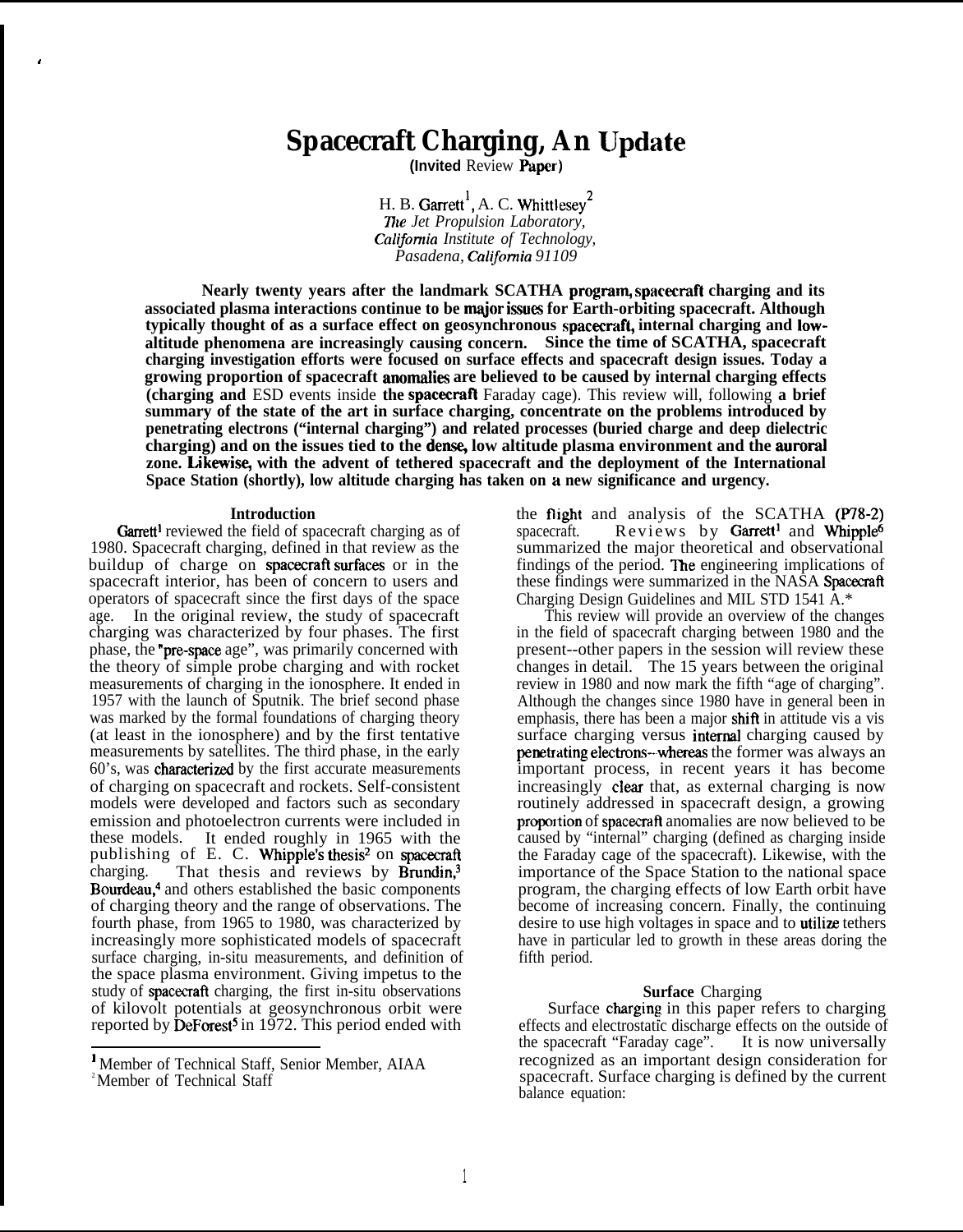$$
I_T(V) = I_E(V) - (I_I(V) + I_{SE}(V) + I_{BSE}(V) + I_{PH}(V))
$$
  
where (1)

where

 $V =$  surface potential relative to space  $I_1$ = total current to spacecraft surface at V;  $=$  O at equilibrium when all the current sources balance  $I<sub>R</sub>$  = incident ambient electron current  $I_1$  = incident positive ion current  ${\bf I_{SE}}$  = secondary emitted electron current  ${\rm due ~} {\bf I_{E}}$  $I_{SI}$  = secondary emitted electron current due to  $I_I$  $I_{RSE}$  = back scattered electron current due to  $I_{E}$  $I_{PH}$  = photoelectron current

Fig.  $1^{\circ}$  is an approximation of the expected range of the threat in terms of surface potential (in the absence of photoemission) as a function of altitude and inclination. The primary region of surface charging is, as has been recognized for many years, in and near geosynchronous orbit. This **region was extensively mapped by the** The characteristics of this environment have been presented in a series of descriptive "atlases". <sup>10-15</sup> Of increasing interest, however, is the portion of the charging environment below 1000 km in the polar regions. Although not as dramatic as geosynchronous charging, "low altitude" surface charging in this region is more common than originally thought (see Section IV).



**Fig. 1 Surface potential contours (in the absence of sunlight) as a function of altitude and latitude.9**

The surface charging environment has been mapped out for other planets--surface potentials have been estimated for example for Jupiter.<sup>16</sup> In support of such predictions, the Voyagers have observed large surface charging throughout the solar system--tens of kV at **Jupiter**<sup>17</sup> and -400 V at Uranus.<sup>18</sup>Many interplanetary spacecraft are now, as a result, designed to minimize surface charging as a matter of course. These design techniques are based on design guidelines and standards

defined in NASA 2361<sup>7</sup> and MIL-STD1541A.8 The methods for controlling and mitigating surface charging were the direct outgrowth of the  $\overline{SCATHA}$  experience. Actual flight experience over the last decade has repeatedly demonstrated the value of these methods. Indeed they have consistently proven to be successful in limiting the effects of surface charging. Coupled with newly developed materials and appropriate spacecraft design considerations, surface charging can be controlled over the regions marked off in Fig. 1,

Although it is still difficult to adequately predict geomagnetic activity with anything more than a half to one hour lead time, it has proven possible, based on insitu measurements, to estimate absolute surface charging levels with some accuracy from measurements of the plasma (note: differential potentials are another matter altogether and requ ire sophisticated codes such as NASCAP to provide satisfactory results). In Garrett et  $a!$ ,, $1^9$  data from plasma sensors on one geosynchronous spacecraft were successfully used to determine charging levels at another spacecraft. These measurements, which can be had in near-real time, can be used to estimate charging levels at other spacecraft within several hours of local time around the observing spacecraft. This capability is demonstrated in Fig.  $2$  where data from one spacecraft (the USAF Defense Support Program or DSP satellite) are used to estimate potentials on the near-by ATS-6. Of interest is that this was done with only three electron energy channels. The results imply that surface charging is primaril y a function of the large fluctuations in electron current at energies of a few 10's of keV and that it is possible to provide a "spacecraft surface charging index".

## **Internal Charging**

Internal charging as used here refers to the accumulation of electrical charge on the interior of a spacecraft due to the penetration of high energy  $(E > 100$ keV) electrons. During the Voyager 1 passage by Jupiter on September 5,  $1977, ^{20, 21}42$  identical electrical anomalies were observed. These were subsequently attributed to internal charging. In particular, it was postulated that -MeV electrons had penetrated the surface of a cable and built up charge sufficient to cause arcing. Analysis of SCATHA, CRRES, and DSP data<sup>2</sup> showed similar effects. Laboratory studies by Leung,  $3$ Frederickson,<sup>24-26</sup> and others demonstrated that internal (also called buried) charging was a potential source of discharges. As a result, a series of internal charging experiments were flown on the CRRES spacecraft in 1990-1991 ?6 These experiments, which exposed a variety of configumtions of isolated conducting surfaces and dielectrics to the Earth's radiation environment, clearly demonstrated the reality of this effect. Over 4000 pulses were detected during the 13 months lifetime of the **CRRI**S spacecraft. As in the case of SCATHA for surface charging, CRRES marked a watershed in the study of internal charging.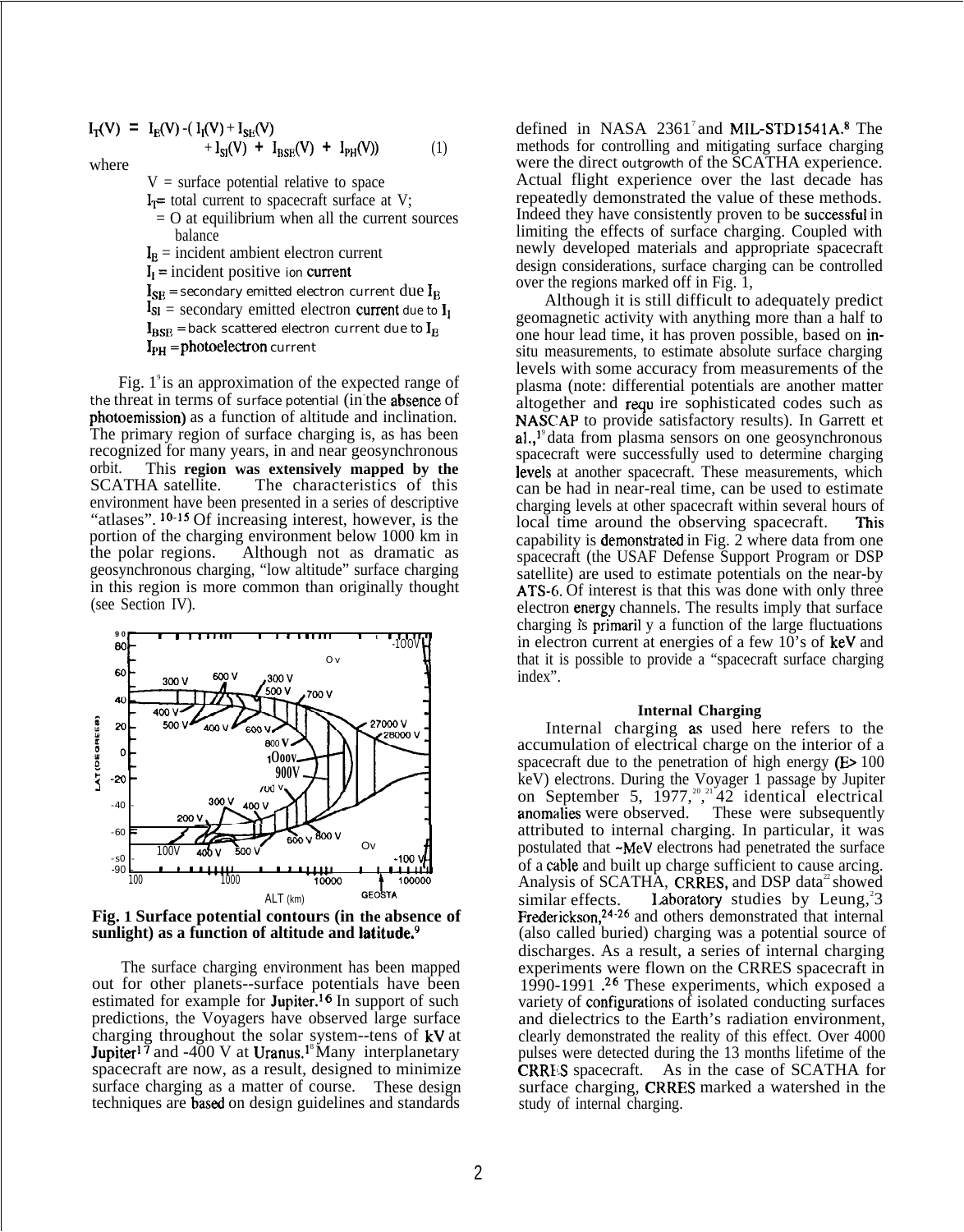



**Fig. 2 Measurements of the 30- to 80-keV electron channels from the DSP CPA instrument compared with the plasma and charging environment at ATS**  $6 \cdot 1$ <sup>9</sup>

**Except for bulk conducting materials, charge will be deposited over a finite depth--indeed, any particle with energy over** a few eV will penetrate the surface. The depth of penetration and charge deposition is a function of stopping power, the energy of the impinging particles, and any electric fields normal to the surface (see Fig. 3 for the penetration depth of energetic electrons and protons in aluminum). A common spacecraft surface configuration that will exhibit this behavior consists of an exposed dielectric material with a conducting backing connected to the spacecraft ground. Charge will accumulate (or diffuse away) in the dielectric over time as a function of the conductivity of the material and the imposed electric fields. If the charge accumulating in the dielectric induces a field greater than the breakdown strength of the material (typically of the order of  $10^5$  to  $10^6$  V/cm), a discharge can occur within the material or from the interior of the dielectric to one of its surfaces.



**aluminum.**

The computation of internal charging resembles surface charging calculations with the inclusion of space charge. The basic problem is the calculation of the electric field and charge density in a self-consistent fashion over the three-dimensional space of interest. The primary difference between the two is the role that the conductivity of the material plays in the process. Poisson's equation must be solved subject to the continuity equation in the dielectric. As a simple example, consider a one-dimensional, planar approximation at a position X in the dielectric. The equation at X is then:

$$
\varepsilon(\text{d}E/\text{d}t) + \sigma E = J \tag{2}
$$

where E is the electric field at X, t is time,  $\sigma$  is the conductivity in  $(\text{ohm-m})^3 (= \sigma_0 + \sigma_1)$ . Here  $\sigma_0$  is the dark conductivity,  $\sigma$  is the radiation induced conductivity,  $^{27}$ **e** is the dielectric constant. J is the incident particle flux (current density) at X including primary and secondary particles. A solution of this equation for o and J independent of time is:

$$
E = E_0 \exp(-\alpha t/\epsilon) + (J/\sigma)(1 - \exp(-\alpha t/\epsilon))
$$
 (3)

where  $E_0$  is the imposed electric field at  $t=0$ .

Although an approximation, these two equations demonstrate the basic features of radiation induced charging. In particular, they demonstrate the importance of the charging time constant  $(\tau = \varepsilon/\sigma)$ . For many materials,  $\tau$  ranges from 10 s to 10<sup>3</sup>s. Some common space dielectric materials have even longer constants. In regions where the dose rate is high (enhancing the radiation conductivity), the E field comes to equilibrium rapidly. In lightly irradiated regions, where the time constant is long (the dark conductivity dominates), the field takes a long time to reach equilibrium. Depending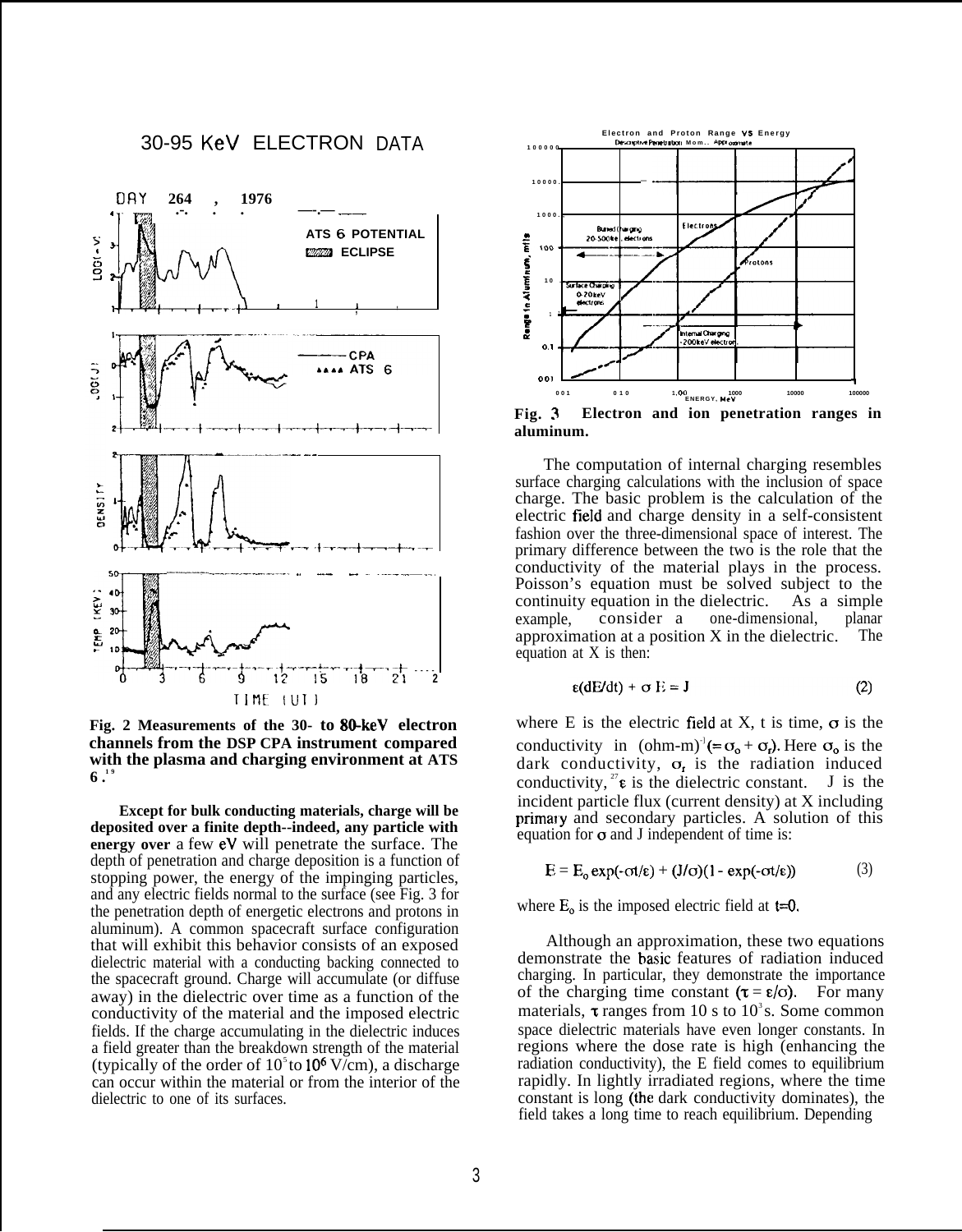

**Fig.** 4 GOES-2 E >1.2 MeV **electron flux at geosynchronous orbit between July 1980 and May 1982 compared with star-sensor anomalies on the DSP satellite.**<sup>22</sup>  **-**

**on the dielectric constant, as** a rule of thumb,  $10^{10}$  to  $10^{11}$  electrons/cm<sup>2</sup> on the interior of a spacecraft may cause internal discharges. Electron energies of importance are between 100 keV to 3 MeV. Charging times at these energies and the fluxes at geosynchronous orbit would be about 3 to 30 hrs. At lower charging rates, material conductivity often leaks off the charge so that internal charging would not be a problem. In Fig. 4, measurements of the  $E > 1.2$  MeV electrons at geosynchronous orbit by the GOES-2 satellite between July 1980 and May 1982 and star-sensor anomalies on the DSP satellite are seen to be well correlated confining this proposition.<sup>22</sup>

As of this date, detailed and specific published guidelines have not been formulated for preventing or controlling internal charging. Although many of the procedures for limiting surface charging can be applied to internal charging, there are issues specific to internal charging that are not covered in 2631 or in MIL-STD 1541 A. There is not yet a consensus in the spacecraft engineering community as to what and to what degree design features are necessary to limit internal charging effects. This lack of consensus has resulted in several spacecraft suffering upsets that might have been avoided if proper guidelines had been in place. Recently, two Anik spacecraft apparently suffered serious consequences as a result of this lack of consistent guidelines. On January 20 and 21, 1994, the Anik-El and E2 spacecraft suffered serious upsets within hours of each other that resulted in brief loss of one and a six month outage to the other. Subsequent analysis has implicated internal charging as the cause.

As in the case of surface charging, there are currently on station several geosynchronous monitors that can be used to provide a real-time "internal charging index" (Fig. 4). When the flux exceeds a critical number for a given spacecraft (this number is very dependent on spacecraft design), arcing may occur.

# **Low Altitude Charging**

Spacecraft orbiting at low altitudes must also be concerned with charging. At this time, the threat is not as well defined from a design standpoint as it has been for surface and internal charging. Because of the complex magnetohydrodynamic flow fields and, with Space Station and similar large bodies, the effects of structure size and shape in high density plasmas, hypersonic plasma interactions at low altitudes have always presented an analytic challenge. With the proliferation of super computers and massively parallel processors, a number of spacecraft charging problems at low altitudes are for the first time yielding to numerical analysis. Intricate geometries, magnetic fields, changing composition, and imposed potentials can now all be effectively modeled. As outlined in Hastings'28 recent review, low altitude charging analysis is coming of age.

Turning to the basic physics, the low altitude charging problem is best represented by the movement of a body through a dense, cool ionospheric plasma. For a typical spacecraft, its characteristic dimensions are, in contrast to geosynchronous orbit, quite large compared to the plasma debye length. This factor makes current flow computations for complex geometries and field configurations difficult. However, the basic variations can be illustrated for the current flow to a flat plate. In the absence of externally-imposed fields or currents (i.e., particle beams), the current flow to a planar surface on a spacecraft in the ionosphere as a function of angle relative to the velocity angle can be expressed by:

$$
I_i = \alpha q n_i A_i \bigg| \nu_s \cos \theta (1/2 + 1/2 \mathcal{Q} - (x)) + \frac{x}{2\sqrt{\pi}} \bigg| \qquad (4)
$$

where:

$$
\lambda = \frac{v_s \cos \theta}{a} - \left(\frac{qV}{kT_i}\right)^{1/2}
$$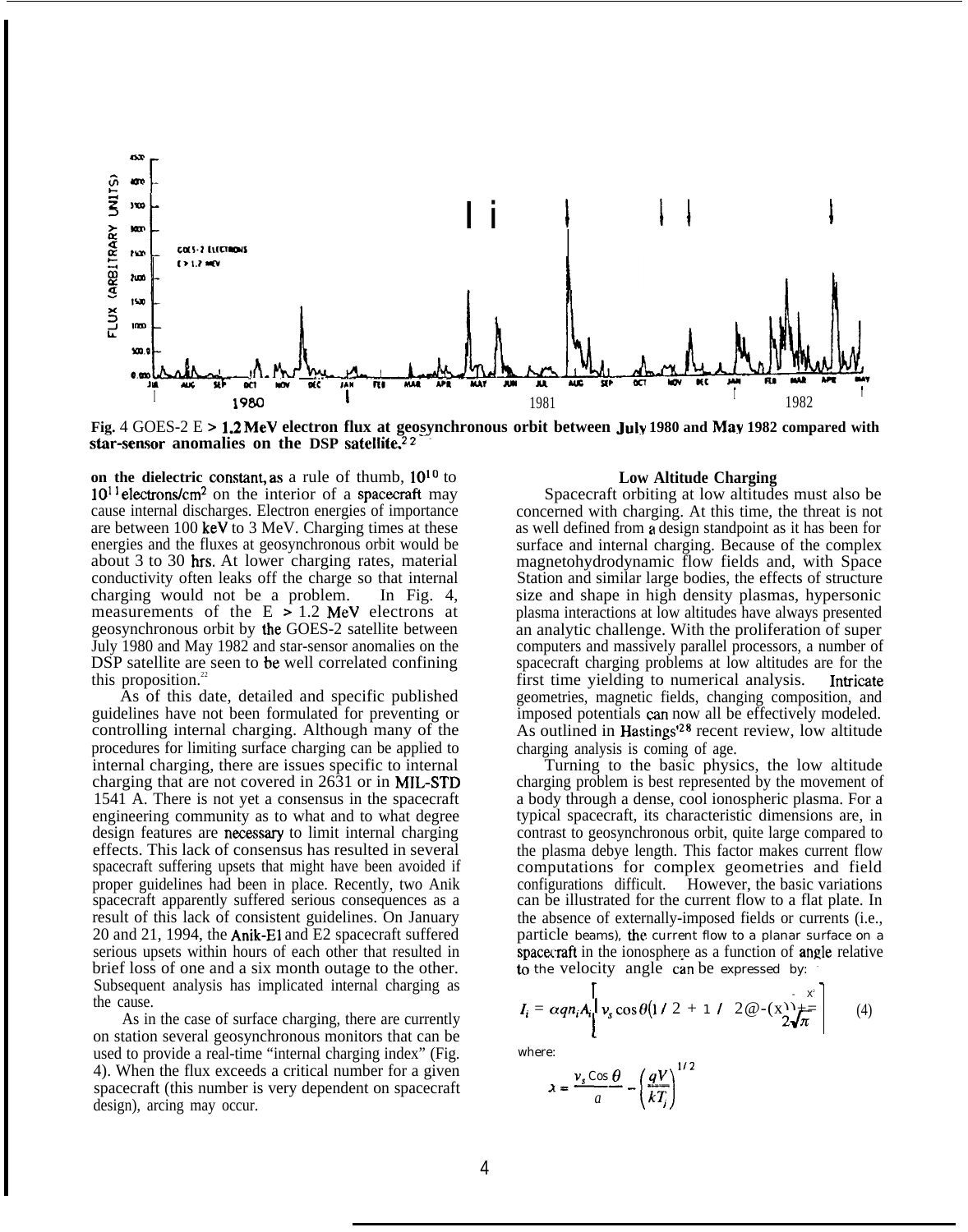$\theta$  = angle between sensor normal and velocity vector  $A_i$  = collection area

- $a = grid$  transparency function
- $a =$  most probable ion thermal velocity
- $v_8$  = spacecraft velocity
- $\mathbf{q}$  = charge

,

- $T_i$  = ion temperature
- $k =$ **Boltzmann** constant
- $n_i$  = number density

The current predicted by this equation<sup>29,30</sup> is plotted as a function of angle relative to the spacecraft velocity vector in Figure 5. It illustrates the characteristic "ramwake" variation in the current with angle. Similar predictions for a cylindrical geometry,<sup>31</sup> as a function of altitude (and hence composition), are compared with actual data from measurements on a small spacecraft<sup>32</sup> in Fig. 6. The agreement is quite good and demonstrates how current flow varies dramatically with angle and composition. When magnetic fields, imposed potentials, and complex geometries are also included, the difficulty of the problem changes dramatically and can seldom be addressed analytically as above.



**Fig.** 5 **Positive ion current density versus angle to the satellite velocity vector at 3.6 km/s.30**

As a sample of the difficulties that a typical problem can introduce, consider a large biased solar panel in low Earth orbit. Figure 7 is a plot of the plasma flow field for a large flat plate (representing say a large Space Station solar array panel) at low altitudes. This figure<sup>33</sup> illustrates several possible variations. The first frame (Fig, 7a) is for an unbiased plate in a low altitude ionospheric plasma at -Mach 8. Next, a small, isolated body is inserted in the flow field behind the plate and allowed to float to an equilibrium potential. This alters the flow field slightly (Fig. 7b). Next, an externally imposed current source is applied (an auroral particle beam such as observed at high inclinations). The main plate does not alter its potential significantly but the smaller body, because it is shielded from the ionospheric plasma, begins to charge. As it does so, it significantly alters the wake flow (Fig. 7c). In Fig. 7d, a potential

difference is applied between the plate and the small body (this might conespond to a crew module biased relative to the main arrays). As the potential difference is increased, the flow field becomes even more altered.



**Fig. 6 Normalized electron current versus angular position of the plasma probe on Explorer 31.<sup>32</sup>**



**Fig. 7 LOW altitude potential and ion flow contours for four different conditions (see text) .33**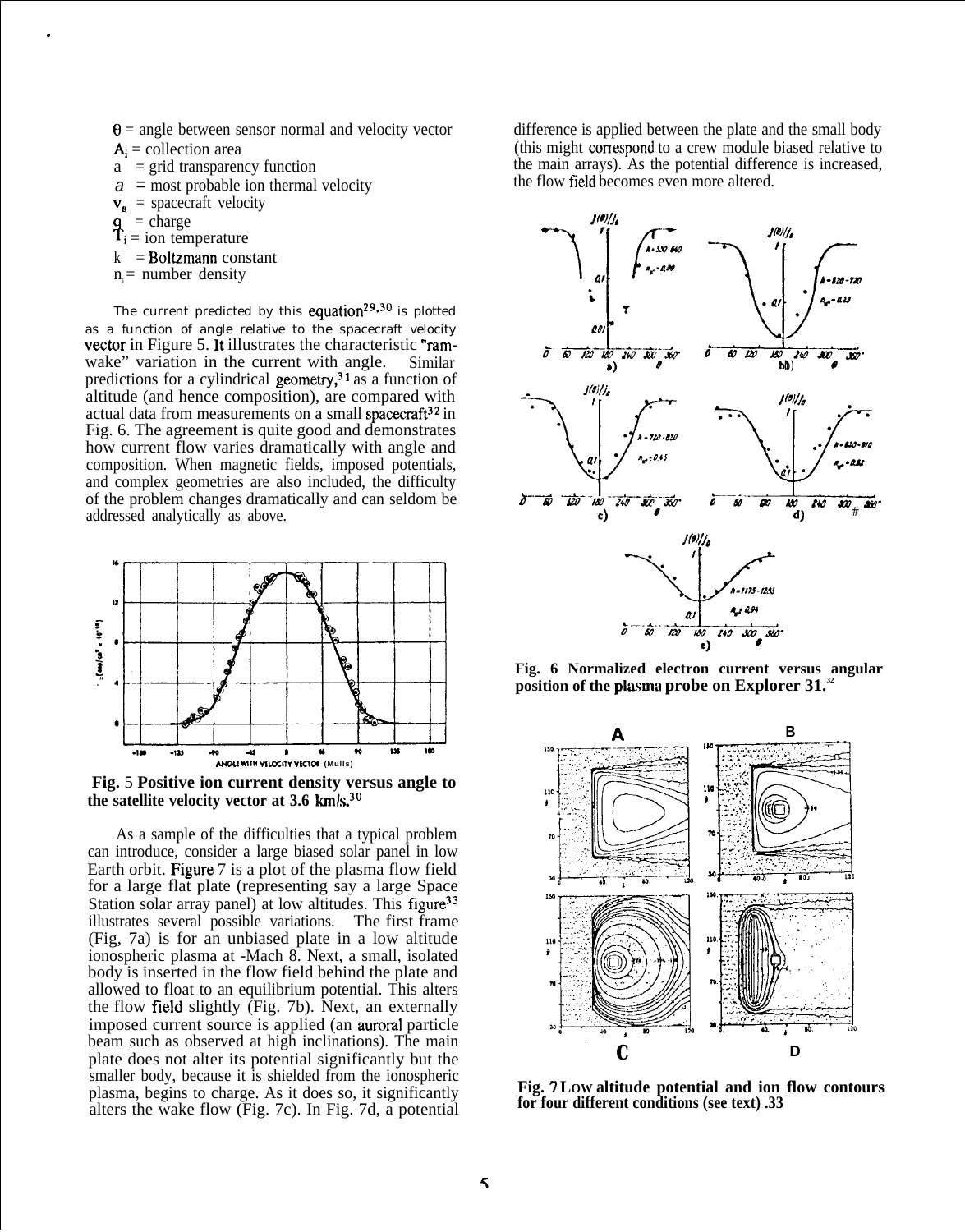The calculations just presented barely introduce the rich variety of low altitude plasma interactions now being studied. Consider the growing interest in space tethers. Multi-km long thin conducting cables are now possible. Given the interesting and useful applications that the dynamics of these structures imply, NASA and the DoD have initiated several studies of the electrodynamics of tethers. One interest here is the use of these tethers to generate electricity. The basic principle is well known and contained in the Lorentz relationship:

$$
V = \vec{v}_s \times \vec{B} \cdot \vec{L} \tag{5}
$$

where:

.

 $B =$  the magnetic field (vector)  $L =$  the tether length (vector)

For a conducting object in low Earth orbit, the VXB electric field varies from a low of about (O. 1 V/m) at the equator to a maximum of  $(0.3 \text{ V/m})$  over the polar caps. As Eq. 5 states, the potential depends on the orientation of the tether relative to the VXB electric field vector. For a 10 km tether (easily possible with present technology), a potential difference of up to 30,000 V is possible. Problems arise, however, in achieving the current flow necessary to utilize the energy as it is not clear that a sufficient ion current is possible without resorting to an ion thruster or similar emission device.<sup>28</sup> This is an ongoing topic of research and debate.

Over the last few years, experimental work in low altitude charging has concentrated on monitoring charging events on the low altitude  $(800 \text{ km})$ , polar orbiting DMSP satellites. **Papers**<sup>34</sup> have reported potentials Papers<sup>34</sup> have reported potentials ranging from a few hundreds of volts to over a kV. It now appears that far from being a very rare event, moderate charging events (i.e., above the -200 to 500 V differential potentials normally believed to be the minimum necessary to cause arcing) are relatively common for polar orbiting spacecraft (note there have been few reports of anomalous spacecraft events attributed to this environment, however). Given adequate measurements of ionospheric and geomagnetic activity, it should be possible to determine the occurrence of such events in real time as in the case of geosynchronous charging as the two are intimately connected,

Another area of low altitude charging interest is that associated with induced potentials. In a series of rocket and satellite experiments, the DoD and NASA have completed several interesting studies over the last decade into the effects of induced high potentials on solar arrays and of plasma beams on spacecraft potentials, Intended primarily to parametrize the ranges over which exposed high potential surfaces can be biased before arcing sets in and to demonstrate control of the discharge process, two series of experiments stand out. The first of these are the ongoing solar array experiments associated with the PASP Plus APEX satellite experiment.<sup>35</sup> Launched into a 363 by 2550 km elliptical orbit on August 3, 1994, by

a Pegasus rocket, this experiment consisted of a collection of several types of solar array cells. Ranging from solar concentrators to representative samples of the Space Station arrays, the cells were biased over a range of voltages  $(+500 \text{ V})$  and their current collection and arcing characteristics measured. in particular, the electron current collected by the se-called snap-over phenomena for positively biased solar  $\arctan s^{23,36}$  was studied. Likewise, arcing for large negative potentials were also monitored. The results are still being analyzed, however.<sup>3</sup>5

The final low altitude charging experiments of interest are those associated with the Ballistic Missile Defense Organization's SPEAR Program.37 In a series of three launches between 1987 and 1993, rockets were used to characterize the ability of a power system to maintain high voltages (upwards of 40 kV) in a dense ionospheric plasma (-200 to 300 km). These rocket flights were very successful in demonstrating the generation and control of multi-kV potentials in dense, ionospheric plasma. Careful, ground-based studies permitted accurate modeling of the subsequent observations and detailed evaluations of a variety of techniques for controlling, measuring, and establishing high potentials in space without the need for heavy insulation relative to the plasma. These results promise a new era in the utilization of high voltage systems in space.

#### **Conclusions**

To summarize, the study and analysis of spacecraft charging over the last fifteen years has demonstrated a growing maturity. Surface charging is recognized as a serious operational threat to spacecraft and usefid design guidelines are in place for its mitigation that were made possible in large part by the success of the SCATHA program. Internal charging has grown noticeably more important as a source of charging/arcing. With the flight of CRRES and its internal charging experiment, flight confutation now exists of this Phenomenon over the entire radiation belts. At least for geosynchronous orbit, it is cumently possible to provide a real-time internal charging index: lJnfortunately, no consistent, formal internal charging design guidelines exist. Mitigating design rules now in use. by a few knowledgeable engineers need to be consolidated and improved for use in the public domain. Finally, low altitude charging effects are slowly yielding to detailed computer analysis and experiment. Theory and evidence are converging on consistent models and techniques. Successful conclusion of this process promises major advances in the utilization of the low altitude space environment. In particular, the use of tethers and of high voltage systems now appear possible if proper consideration to the details is 'maintained. The last fifteen years has thus seen significant and meaningful progress in an important scientific and engineering area of research--spacecraft charging.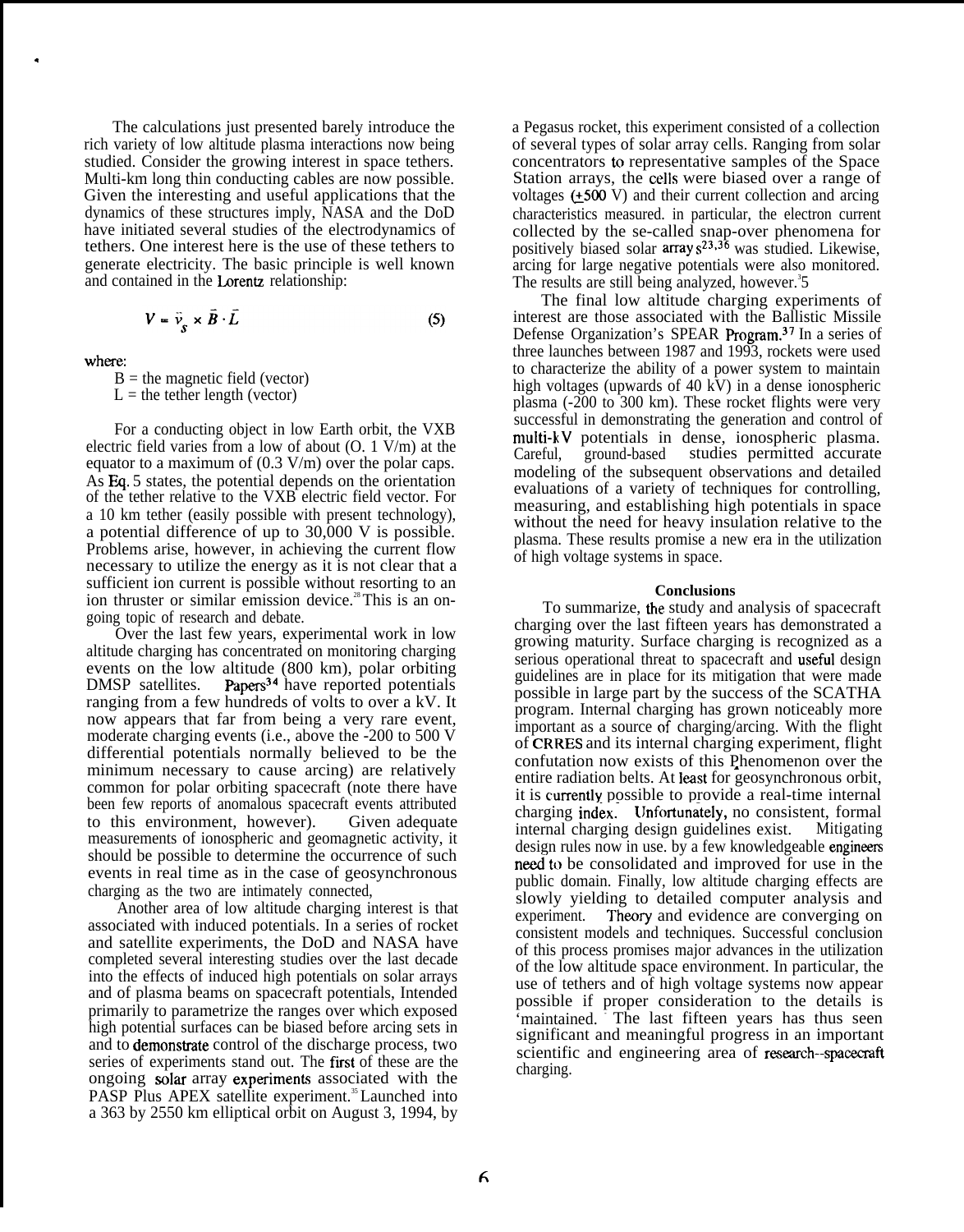# **Acknowledgments**

.

**This work was carried out by the Jet Propulsion Laboratory, California Institute of Technology, under a contmct with the National Aeronautics and Space Administration.**

# **References**

lGarrett, H. B., "The Charging of Spacecraft Surfaces," *Rev. Geophys.,* Vol. 19, 1981, pp. 577-616.

2Whipple, E. C., "The Equilibrium Electric Potential of a Body in the Upper Atmosphere," NASA X-615-65- 296, NASA, 1965.

<sup>3</sup>Brundin, C. **L.**, "Effects of Charged Particles on the Motion of an Earth Satellite," *AMA Journal,* Vol. 1, 1963, pp. 2529-2538.

<sup>4</sup>Bourdeau, R. E., "On the Interaction Between a Spacecraft and an Ionized Medium," *@ace Sci. Rev.,* Vol. 1, 1963, pp. 719-728.

5DeForest, S.E., and C.E. McIlwain, "Plasma Clouds in the Magnetosphere," *J. Geophys. Res.,* Vol. 76, 1971, pp. 3587.

6Whipple, E. C., "Potentials of Surfaces in Space," *Rep. Prog. Phys.,* Vol. 44, 1981, pp. 1197-1250.

7Purvis, C. K., H.B. Garrett, A.C. Whittlesey, and NJ. Stevens, "Design Guidelines for Assessing and Controlling Spacecraft Charging Effects," NASA Technical Paper 2361, NASA, 1984.

'Anon., "Electromagnetic Compatibility Requirements for Space Systems," MIL-STD 1541A, United States Air Force, U.S. Government Printing Office, 1987.

'Evans, R., H.B. Garrett, S. Gabriel, and A.C. Whittlesey, **"A** Preliminary Spacecraft Charging Map for the Near Earth Environment" *Spacecrajl Charging Technology Conference,* Naval Postgraduate School, 1989.

1 'Garrett, **H. B., E.G.** Mullen, E. Ziemba, and S.E. DeForest, "Modeling of the Geosynchronous Plasma Environment, 2, ATS-5 and ATS-6 Statistical Atlas," AFGL-TR-78-0304, AFGL, 1978.

<sup>1</sup> lGarrett, H. B., R.E. McInemey, S.E. DeForest, and B. Johnson, "Modeling of the Geosynchronous Orbit Plasma Environment-Part 3, ATS-5 and ATS-6 Pictorial Data Atlas," AFGL-TR-79-O015, AFGL, 1979.

12Garrett, H. B., D.C. Schwank, and S.E. DeForest, "A Statistical Analysis of the Low-energy Geosynchronous Plasma Environment--I. Electrons," *Planet. Space Sci.,* Vol. 29, 1981, pp. 1021-1044.

<sup>13</sup>Garrett, H. B., D.C. Schwank, and S.E. DeForest, "A Statistical Analysis of the Low-energy Geosynchronous Plasma Environment--II. Protons," *Planet. Space Sci.,* Vol. 29, 1981, pp. 1045-1060.

14Mullen, E. G., D.A. Hardy, H.B. Garrett, and E.C. Whipple, "P78-2 SCATHA Environmental Data Atlas," *Spacecrajl Charging Technology 1980,* NASAIAFGL, NASA CP218UAFGL-TR-81 -0270, 1981.

J 'Mullen, E. G., and M.S. Gussenhoven, "SCATHA Environmental Atlas," AFGL-TR-83, AFGL, 1983.

<sup>1</sup> 'Divine, T. N., and H.B. Garrett, "Charged particle distributions in Jupiter's magnetosphere," *J. Geophys. Res., VOL* 88, Sept. 9, 1983, pp. 6889-6903.

 $17$  Khurana,  $\hat{K}$ . K., M.G. Kivelson, T.P. Armstrong, and R.J. Walker, "Voids in Jovian Magnetosphere Revisted: Evidence of Spacecraft Charging," *J. Geophys. Res.,* Vol. 92, No. A12, 1987, pp. 13,399-13,408.

1 'Bridge, H. S., er *al.,* "Plasma Observations Near Uranus: Initial Results from Voyager 2," Science, Vol. 233, July, 1986, pp. 89-93.

19Garrett, H. B., D.C. Schwank, P.R. Higbie, and D.N. Baker, "Comparison Between the 30-80 keV Electron Channels on ATS-6 and 1976-059A During Conjunction and Application to Spacecraft Charging Prediction," *J. Geophys. Res.,* Vol. 85, 1980, pp. 1155- 1162.

<sup>20</sup>Leung, P., A.C. Whittlesey, H.B. Garrett, P.A. Robinson, Jr., and T.N. Divine, "Environment-Induced Electrostatic Discharges as the Cause of Voyager 1 Power-On Resets," *J. Spacecraji,* Vol. 23, No. 3, May/June, 1986, pp. 323-330.

<sup>21</sup> Whittlesey, A. C., and P. Leung, "Space Plasma" Charging--Lessons fri)m Voyager," *AIAA 25th Aerospace Sciences Meeting, January 12-15,* Reno, NV, 1987.

<sup>2</sup> Vampola, A.L., "Thick Dielectric Charging on High-Altitude Spacecraft," *J. Electrostatics,* Vol. 20,

1987, pp. 21-30.<br> $^{23}$ Leung, P., "Discharge Characteristics of a Simulated Solar Array," *IEEE Trans. Nucl. Sci.,* Vol. NS-30, 1983, p. 4311.

<sup>24</sup>Frederickson, A. R., "Radiation Induced Dielectric Charging," in *Space Systems and Their Interactions with the Earth's Space Environment,* H.B. Garrett and C.P. Pike, Editors, AIAA Press, NY, 1980, pp. 386-412.

'Fredrickson, A. R., "Electrostatic Charging and Discharging in Space Environments," *Proc. Ioth Inter.* Symp. Discharges and Electrical Insulation in Vacuum, *1983.*

<sup>2</sup>"Fredrickson, A. R., E.G. Holeman, and E.G. Mullen, "Characteristics of Spontaneous Electrical Discharges of Various Insulators in Space Radiation," *IEEE Trans. Nut. Sci.,* Vol. V-39, No. 6, December, 1992.

<sup>2</sup> <sup>7</sup>Frederickson, A.R., D.B. Cotts, J.A. Wall, and F.L. Bouquet, *Spacecraft Dielectric Material Properties and Spacecraft Charging,* AIAA Progress in Aeronuatics and Astronautics, Vol. 107, AIAA, Washington, D. C., 1986.

2sHastings, D. E., "A Review of Plasma Interactions with Spacecraft in Low Earth Orbit," J. Geophys. Res., *Vol. 100,* No. A8, August, 1995, pp. 14,457-14,483.

2 9Whipple, E. C., and L.W. Parker, "Theory of an Election Trap on a Charged Spacecraft," *J. Geophys. Res., Vol.* 74, 1969, pp. 2962-2971.

<sup>30</sup>Bourdeau, R.E., J.L. Donley, G.P. Serbu, and E.C. Whipple, "Measurements of Sheath Currents and Equilibrium Potential on the Explorer VIII Satellite," *J. Astron. Sci.,* Vol. 8, 1961, pp. 65-73.